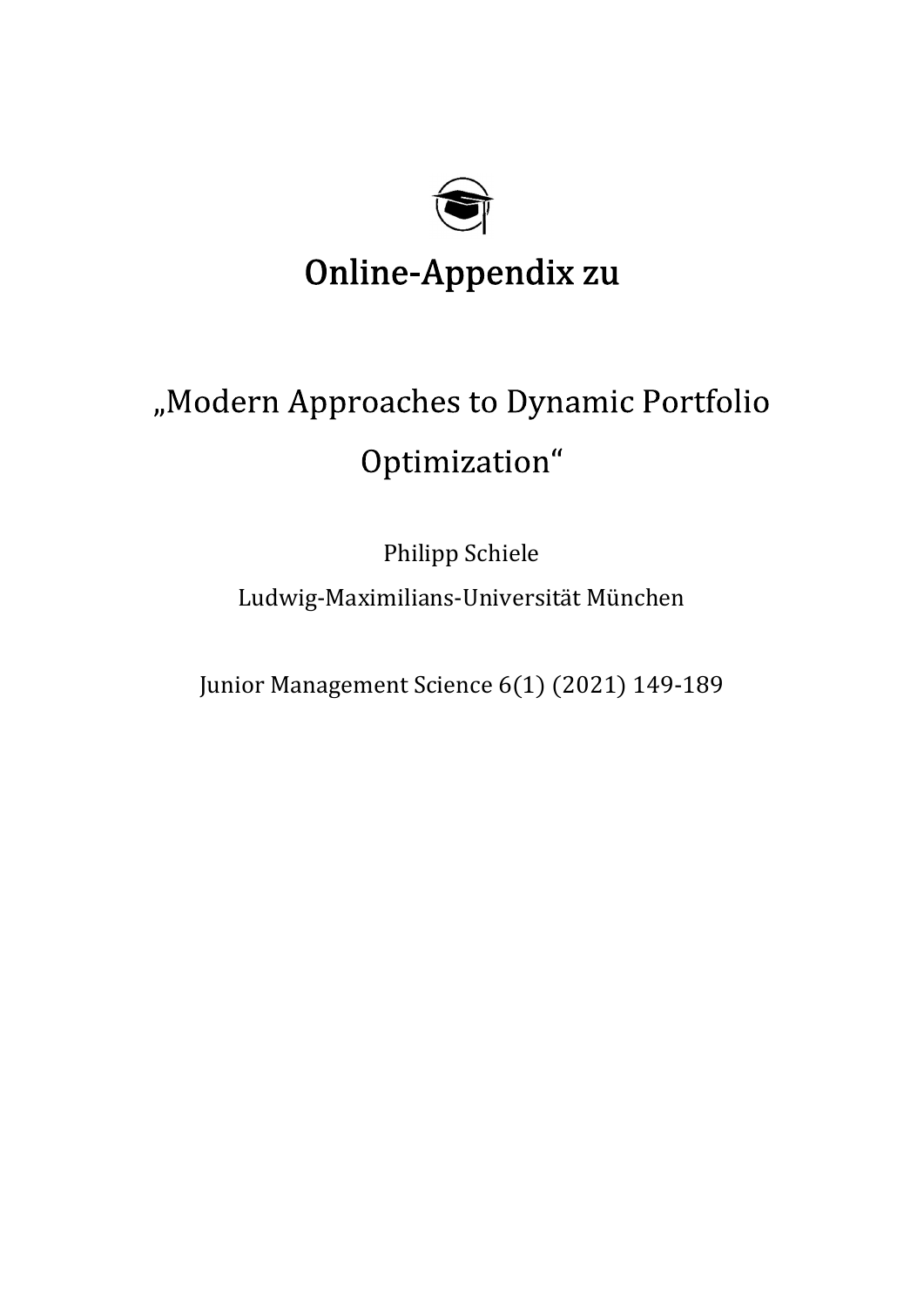## **A Risk-Free Asset Correlogram**



FIGURE A.1: Full sample correlogram for the risk-free asset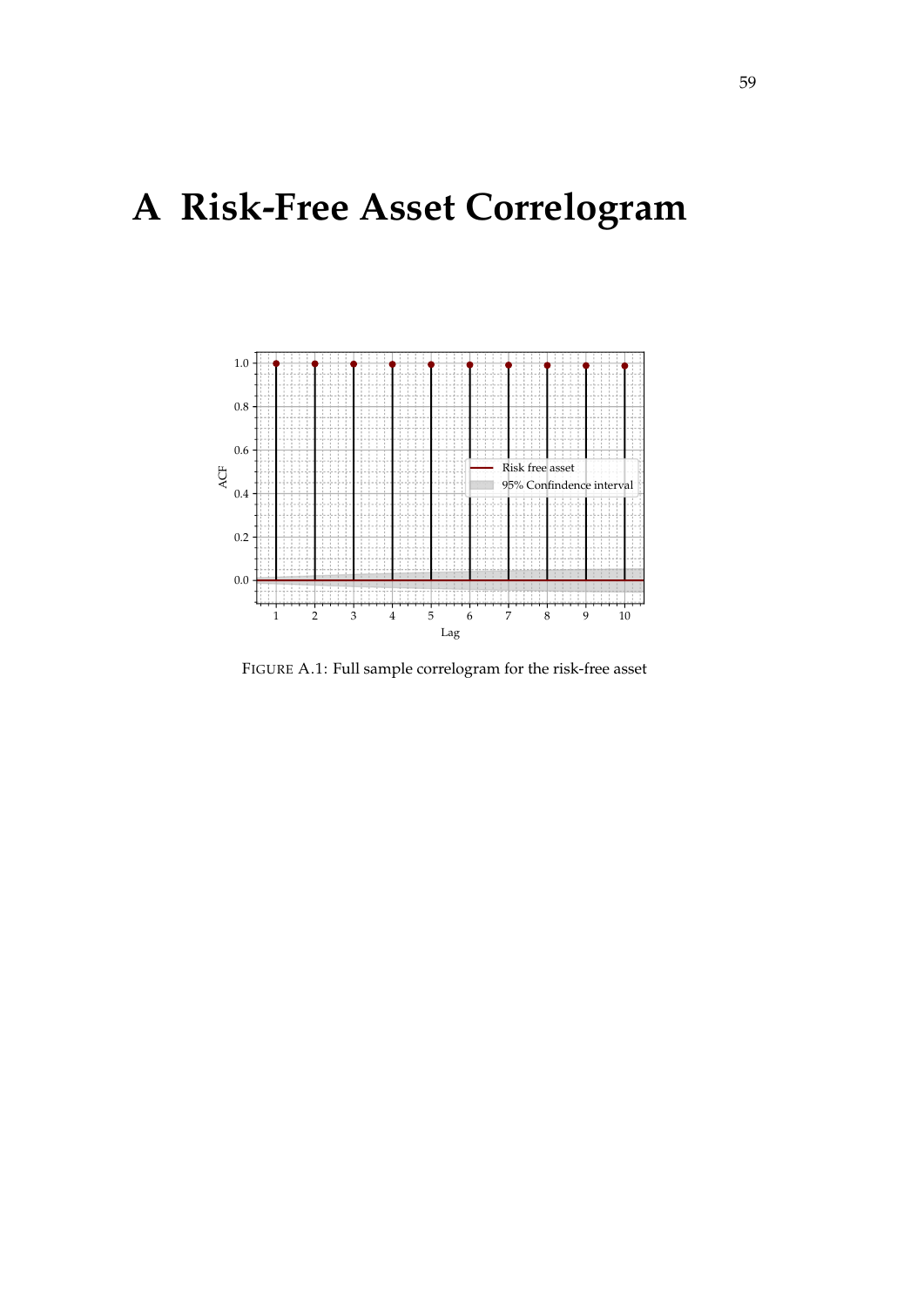## **B Daily Volatility Figures**



FIGURE B.1: Daily asset standard deviation over time



FIGURE B.2: Portfolio performances in *µ*-*σ*-space (daily rebalancing, no TC)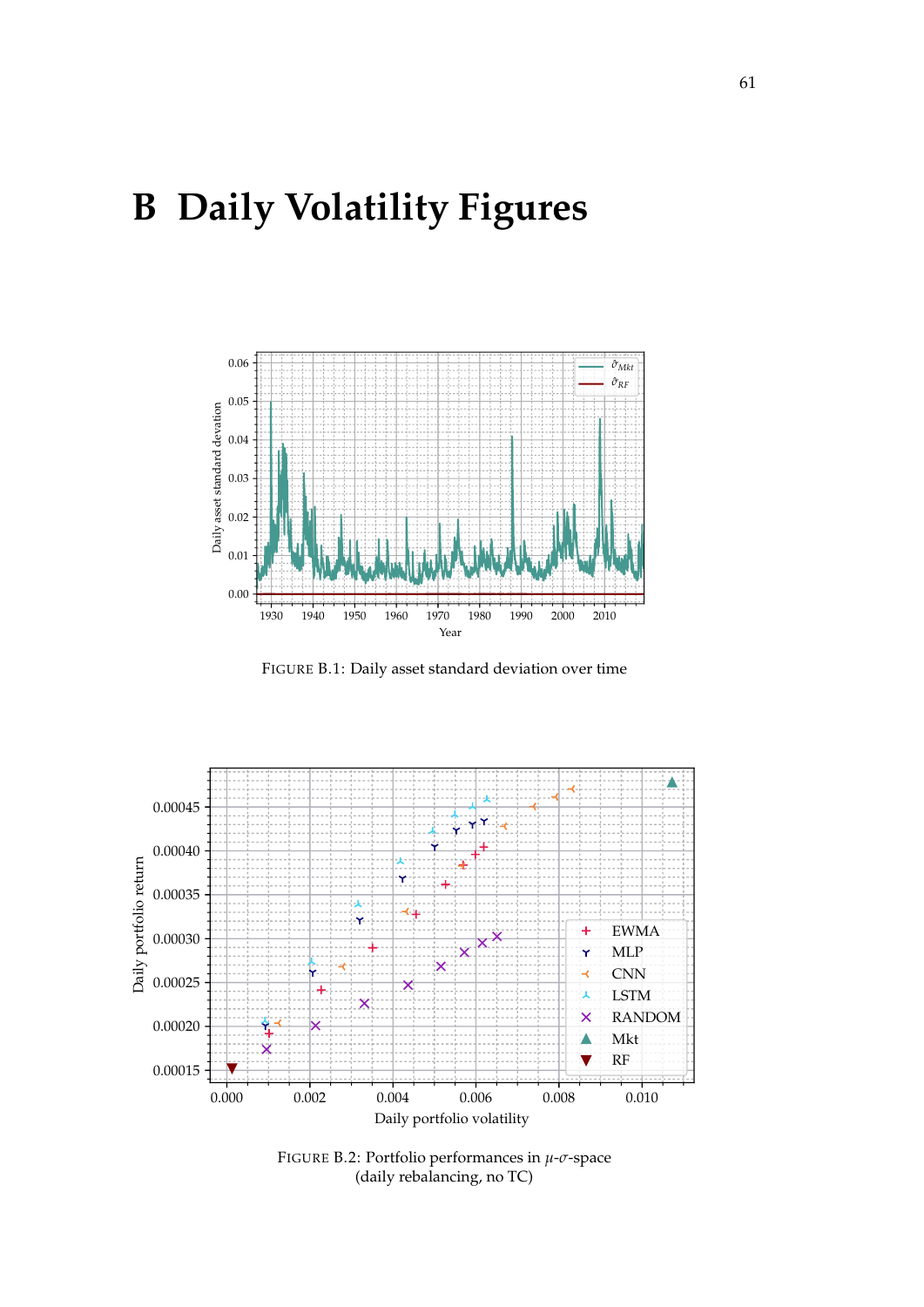





FIGURE B.4: Portfolio performances in *µ*-*σ*-space (monthly rebalancing, with TC)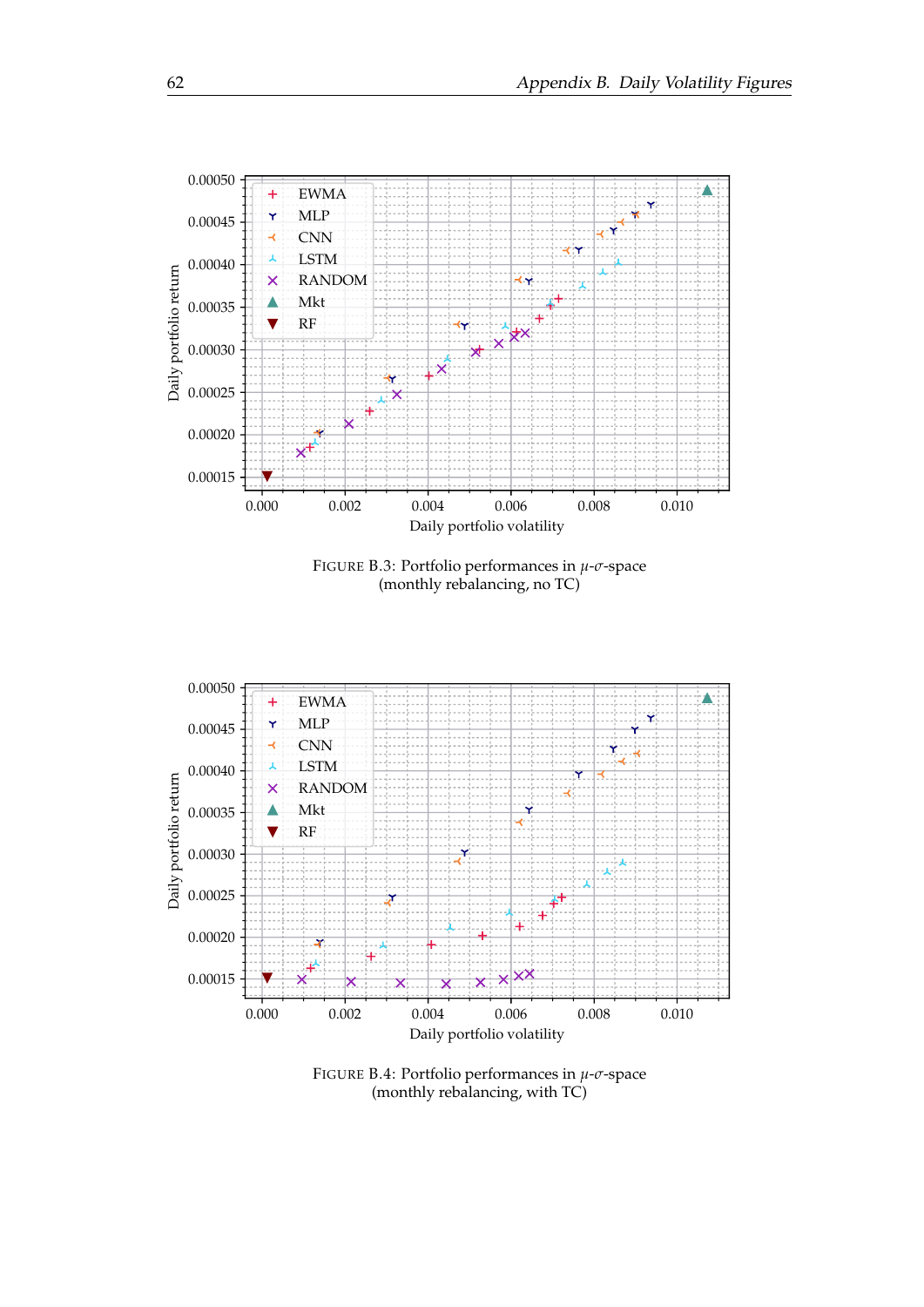

FIGURE B.5: Portfolio performances in *µ*-*σ*-space (smoothed daily rebalancing, with TC)



FIGURE B.6: Portfolio performances in *µ*-*σ*-space (small and large models, daily rebalancing, no TC)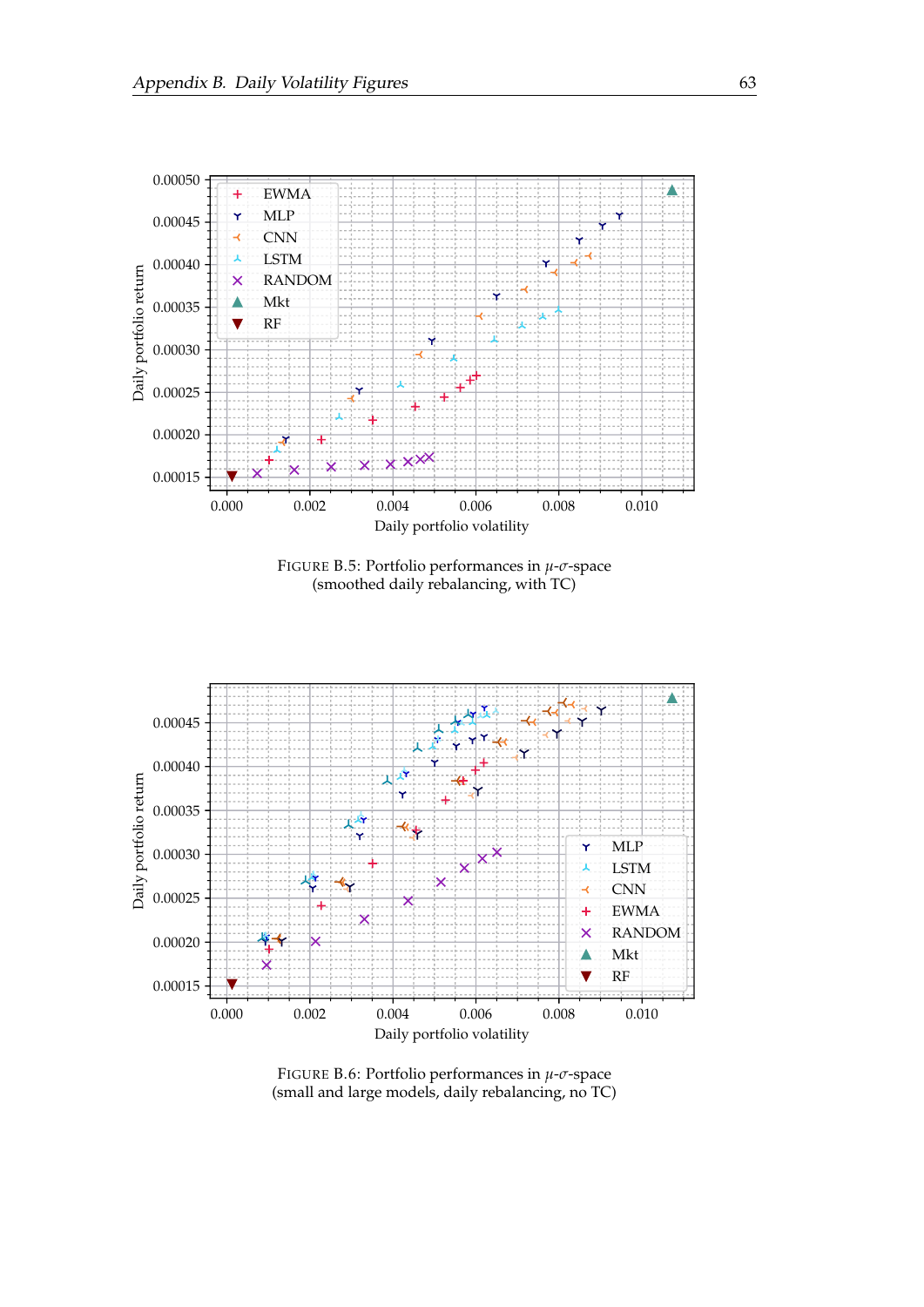

FIGURE B.7: Portfolio performances in *µ*-*σ*-space (all assets, daily rebalancing, no TC)



FIGURE B.8: Portfolio performances in *µ*-*σ*-space (recalibrated, daily rebalancing, no TC)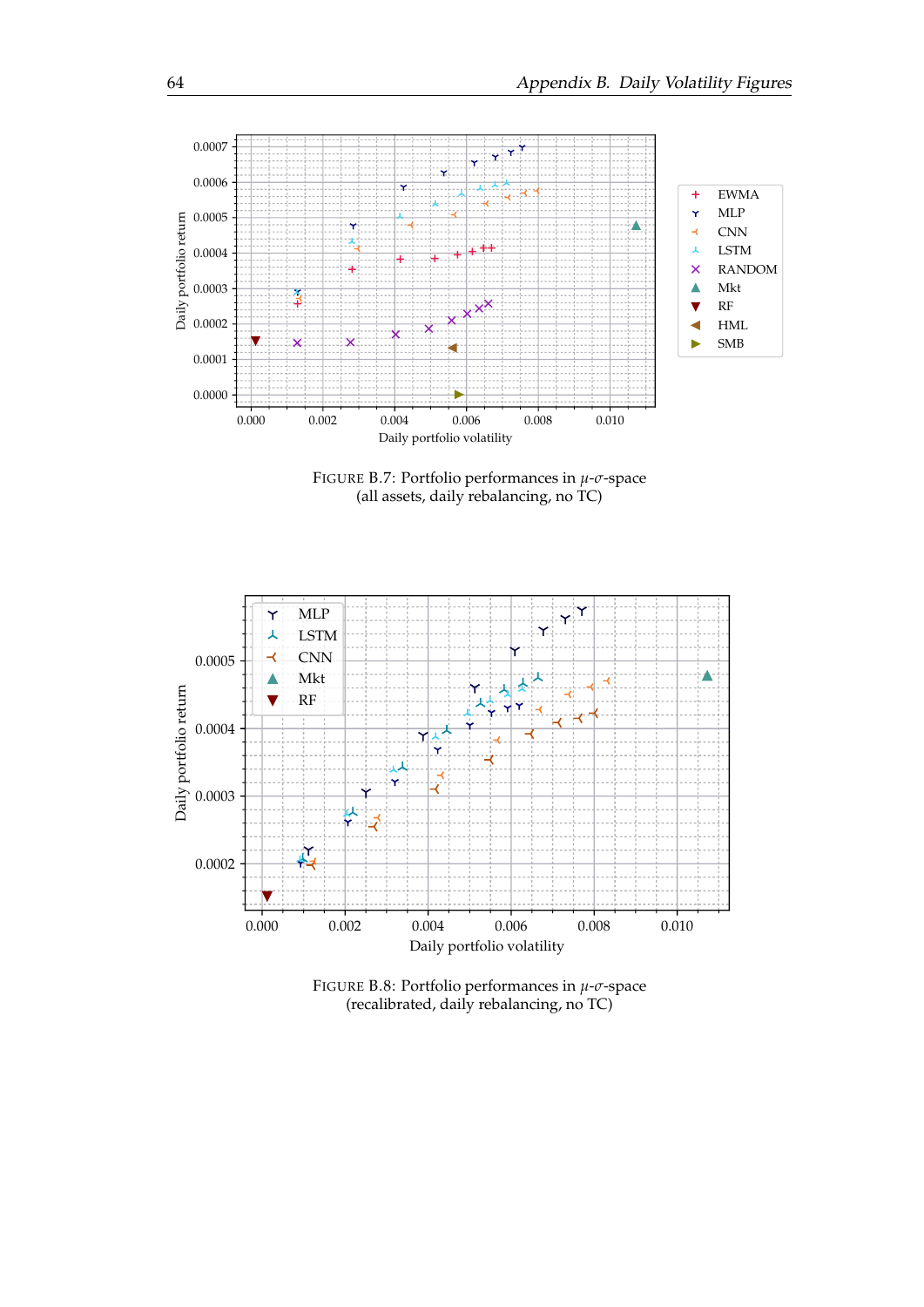

FIGURE B.9: Portfolio performances in *µ*-*σ*-space (rerun consistency, daily rebalancing, no TC)



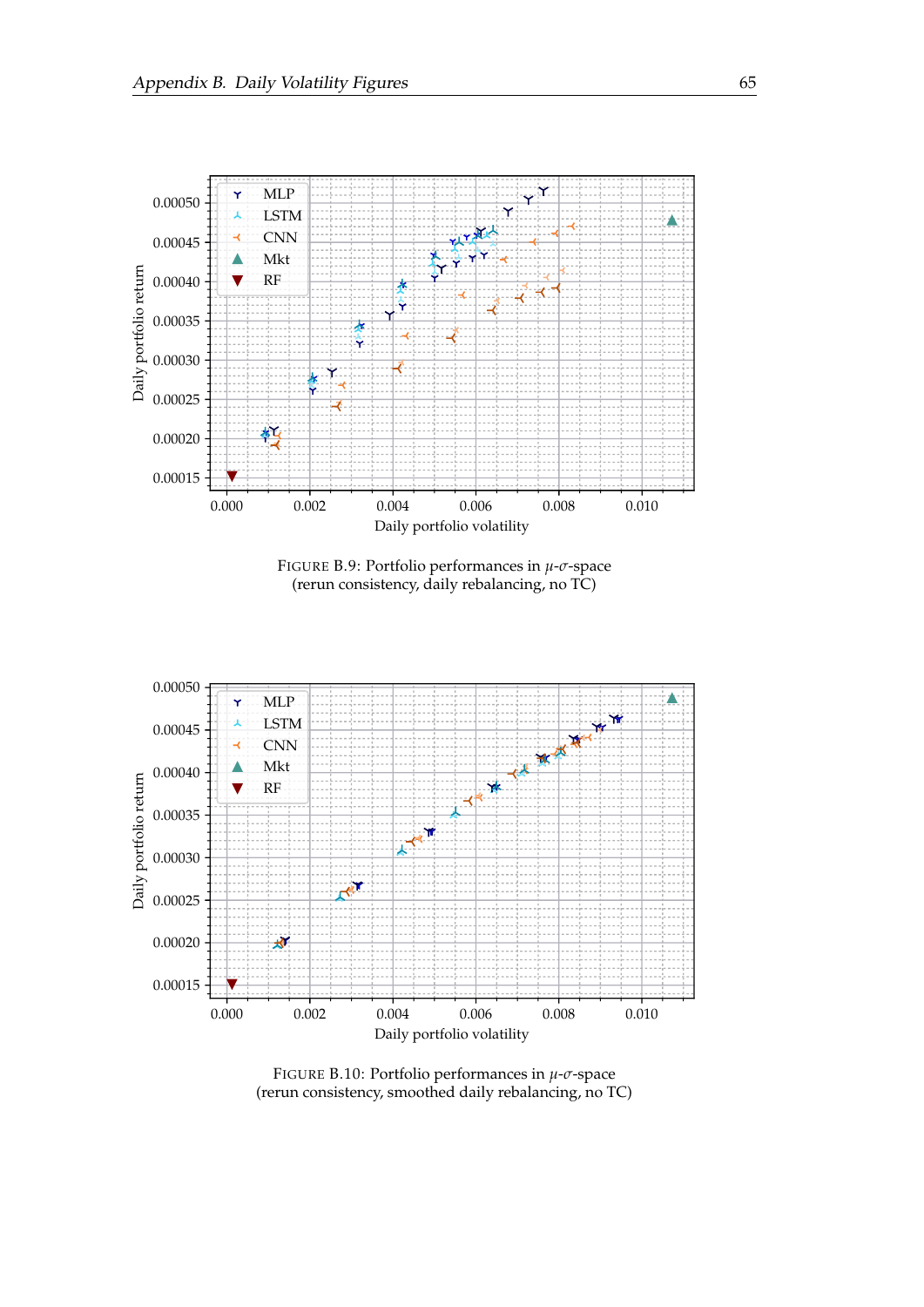#### **C Daily Sharpe Ratio Tables**

| Vola Target | EWMA  | <b>MLP</b> | <b>CNN</b> | <b>LSTM</b> | <b>RANDOM</b> |
|-------------|-------|------------|------------|-------------|---------------|
| $0.1\%$     | 0.039 | 0.053      | 0.042      | 0.059       | 0.023         |
| $0.3\%$     | 0.039 | 0.053      | 0.042      | 0.059       | 0.023         |
| $0.4\%$     | 0.039 | 0.053      | 0.041      | 0.059       | 0.022         |
| 0.6%        | 0.039 | 0.051      | 0.041      | 0.056       | 0.022         |
| 0.8%        | 0.040 | 0.051      | 0.041      | 0.055       | 0.023         |
| $0.9\%$     | 0.041 | 0.049      | 0.040      | 0.053       | 0.023         |
| 1.1%        | 0.041 | 0.047      | 0.039      | 0.050       | 0.023         |
| $1.2\%$     | 0.041 | 0.046      | 0.038      | 0.049       | 0.023         |

TABLE C.1: Portfolio Sharpe ratios (daily rebalancing, no TC)

Bold and italic table entries represent the highest and second highest Sharpe ratios per risk target, respectively.

TABLE C.2: Portfolio Sharpe ratios (monthly rebalancing, with TC)

| Vola Target | <b>EWMA</b> | <b>MLP</b> | <b>CNN</b> | <b>LSTM</b> | <b>RANDOM</b> |
|-------------|-------------|------------|------------|-------------|---------------|
| 0.1%        | 0.010       | 0.031      | 0.030      | 0.013       | $-0.002$      |
| $0.3\%$     | 0.010       | 0.031      | 0.030      | 0.013       | $-0.002$      |
| $0.4\%$     | 0.010       | 0.031      | 0.030      | 0.013       | $-0.002$      |
| 0.6%        | 0.010       | 0.031      | 0.030      | 0.013       | $-0.002$      |
| 0.8%        | 0.010       | 0.032      | 0.030      | 0.013       | $-0.001$      |
| $0.9\%$     | 0.011       | 0.033      | 0.030      | 0.014       | $-0.000$      |
| 1.1%        | 0.013       | 0.033      | 0.030      | 0.015       | 0.000         |
| $1.2\%$     | 0.013       | 0.033      | 0.030      | 0.016       | 0.001         |

Bold and italic table entries represent the highest and second highest Sharpe ratios per risk target, respectively.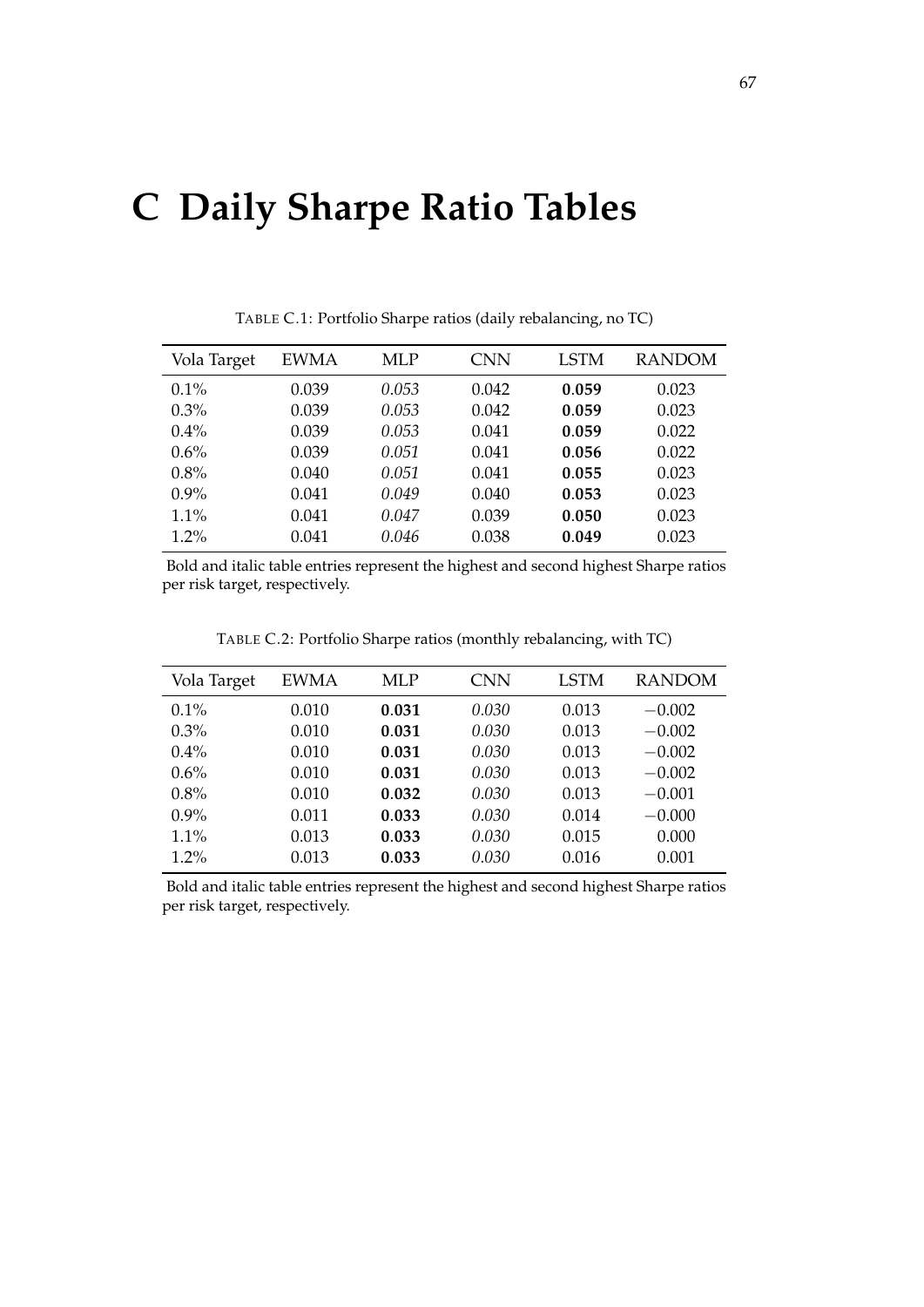| Vola Target | <b>EWMA</b> | MLP   | <b>CNN</b> | LSTM  | <b>RANDOM</b> |
|-------------|-------------|-------|------------|-------|---------------|
| $0.1\%$     | 0.019       | 0.031 | 0.030      | 0.025 | 0.004         |
| 0.3%        | 0.019       | 0.032 | 0.030      | 0.026 | 0.004         |
| $0.4\%$     | 0.019       | 0.032 | 0.031      | 0.026 | 0.004         |
| 0.6%        | 0.018       | 0.033 | 0.031      | 0.025 | 0.004         |
| 0.8%        | 0.018       | 0.033 | 0.031      | 0.025 | 0.004         |
| $0.9\%$     | 0.019       | 0.033 | 0.030      | 0.025 | 0.004         |
| 1.1%        | 0.019       | 0.033 | 0.030      | 0.025 | 0.004         |
| $1.2\%$     | 0.020       | 0.032 | 0.030      | 0.024 | 0.005         |

TABLE C.3: Portfolio Sharpe ratios (smoothed daily rebalancing, with TC)

Bold and italic table entries represent the highest and second highest Sharpe ratios per risk target, respectively.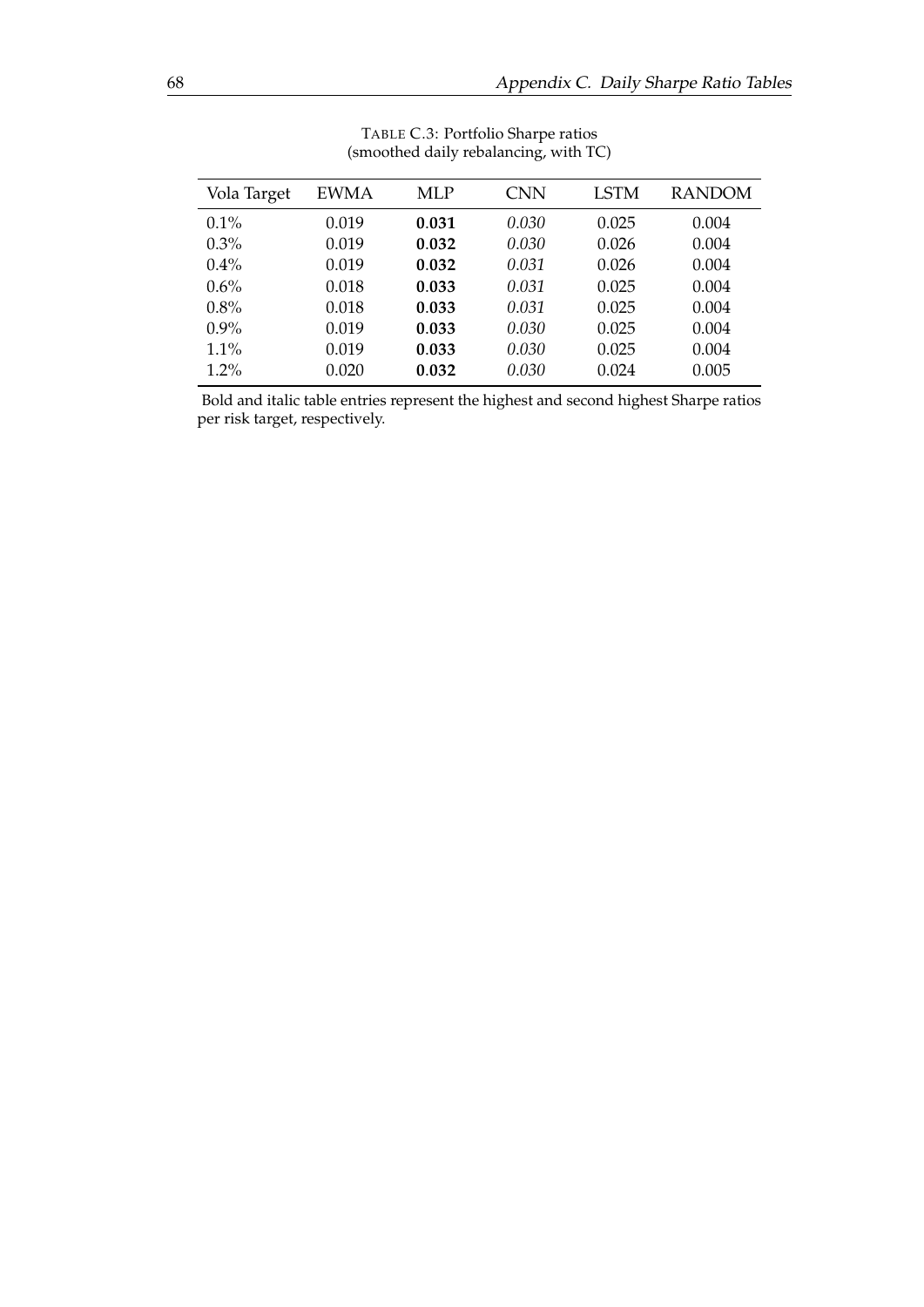## **D Lowest and Highest Risk Target Total Return Indices**



FIGURE D.1: Total return indices for the highest risk target (19.5% volatility)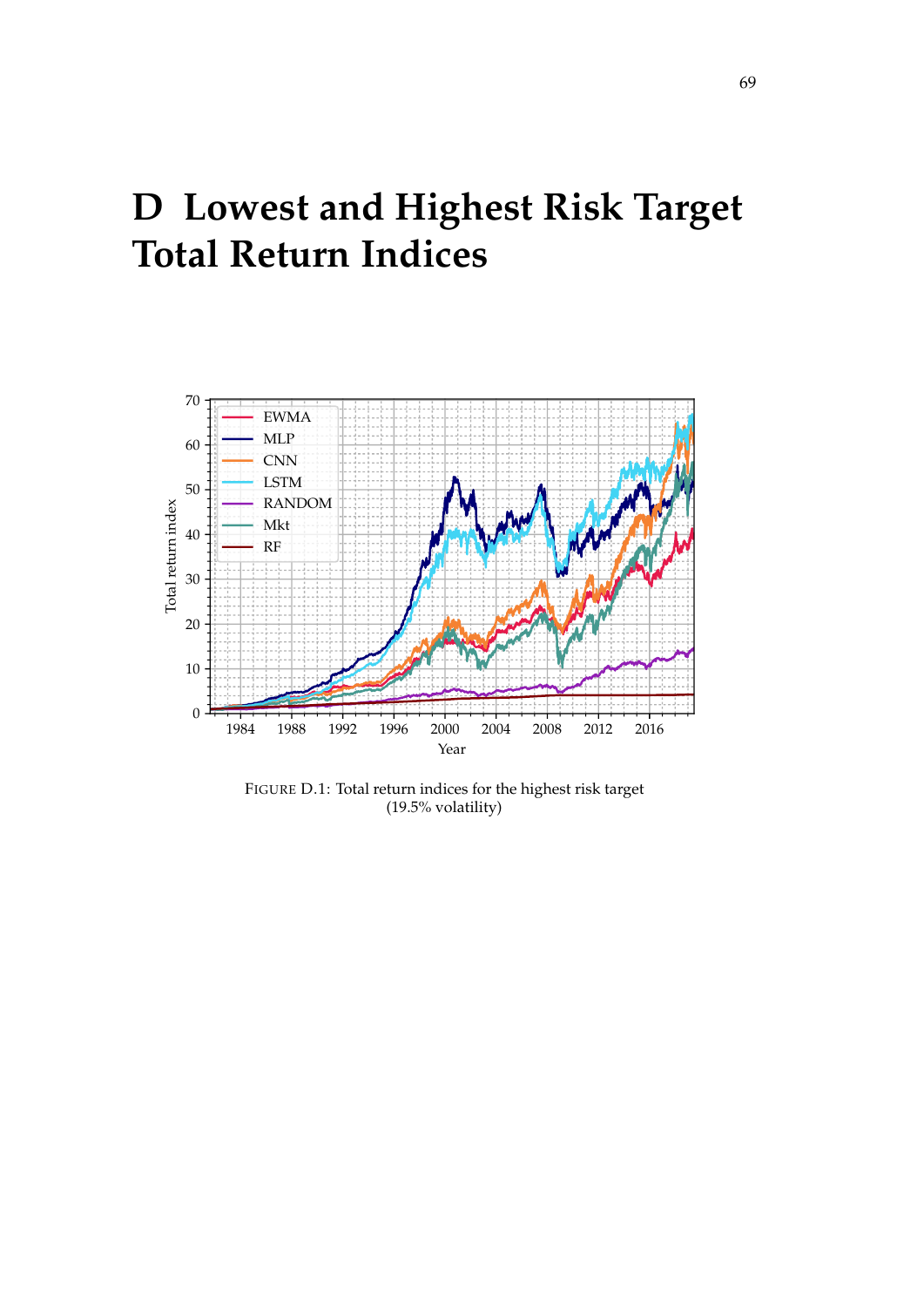

FIGURE D.2: Total return indices for the lowest risk target (2% volatility)

The market asset is omitted from this figure for an improved representation, as all models closely track the risk-free asset at this risk target.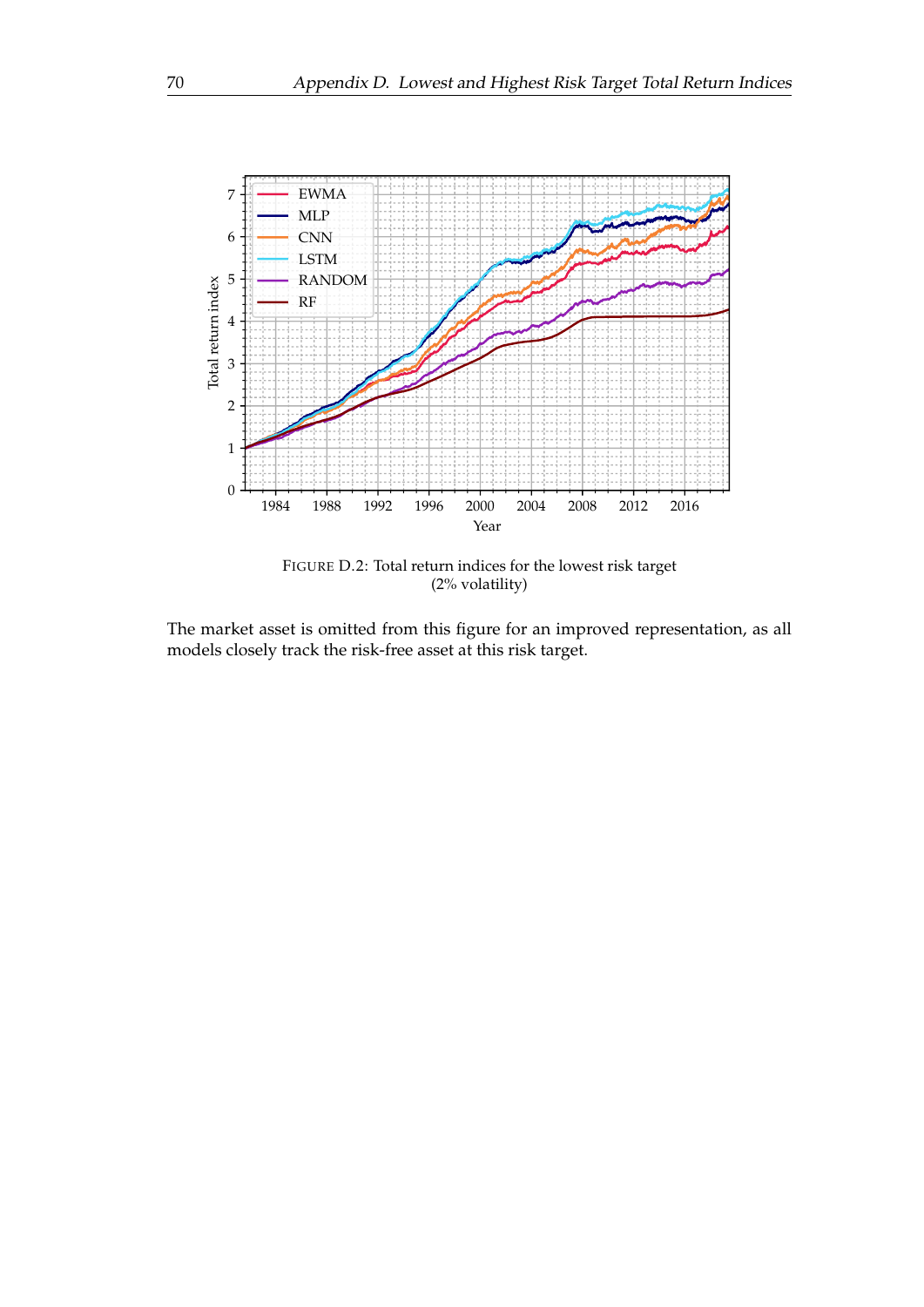## **E Monthly and Smoothed** *µ***-Max DD Figures**



FIGURE E.1: Portfolio performances in *µ*-Max DD-space (monthly rebalancing, with TC)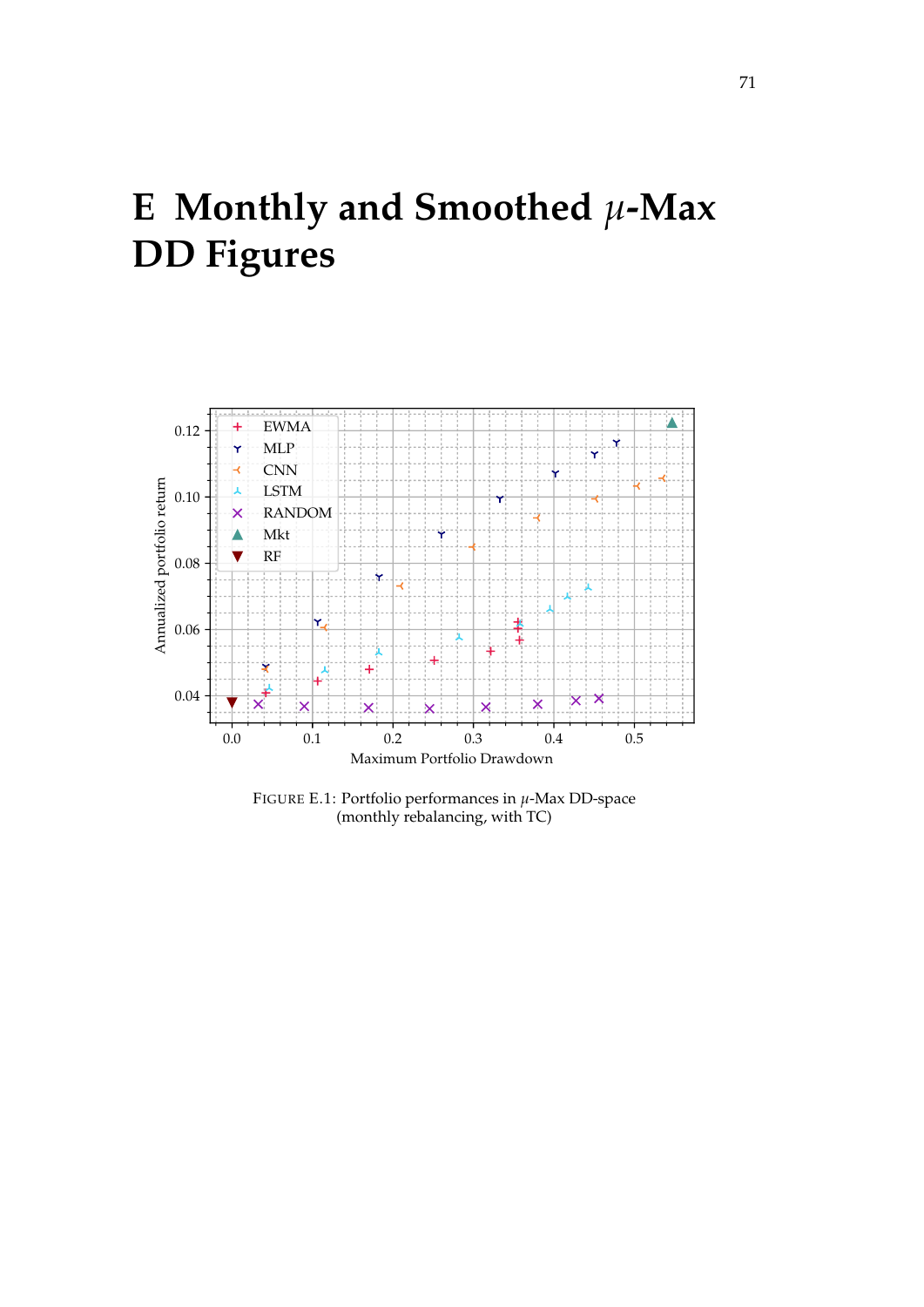

FIGURE E.2: Portfolio performances in *µ*-Max DD-space (smoothed daily rebalancing, with TC)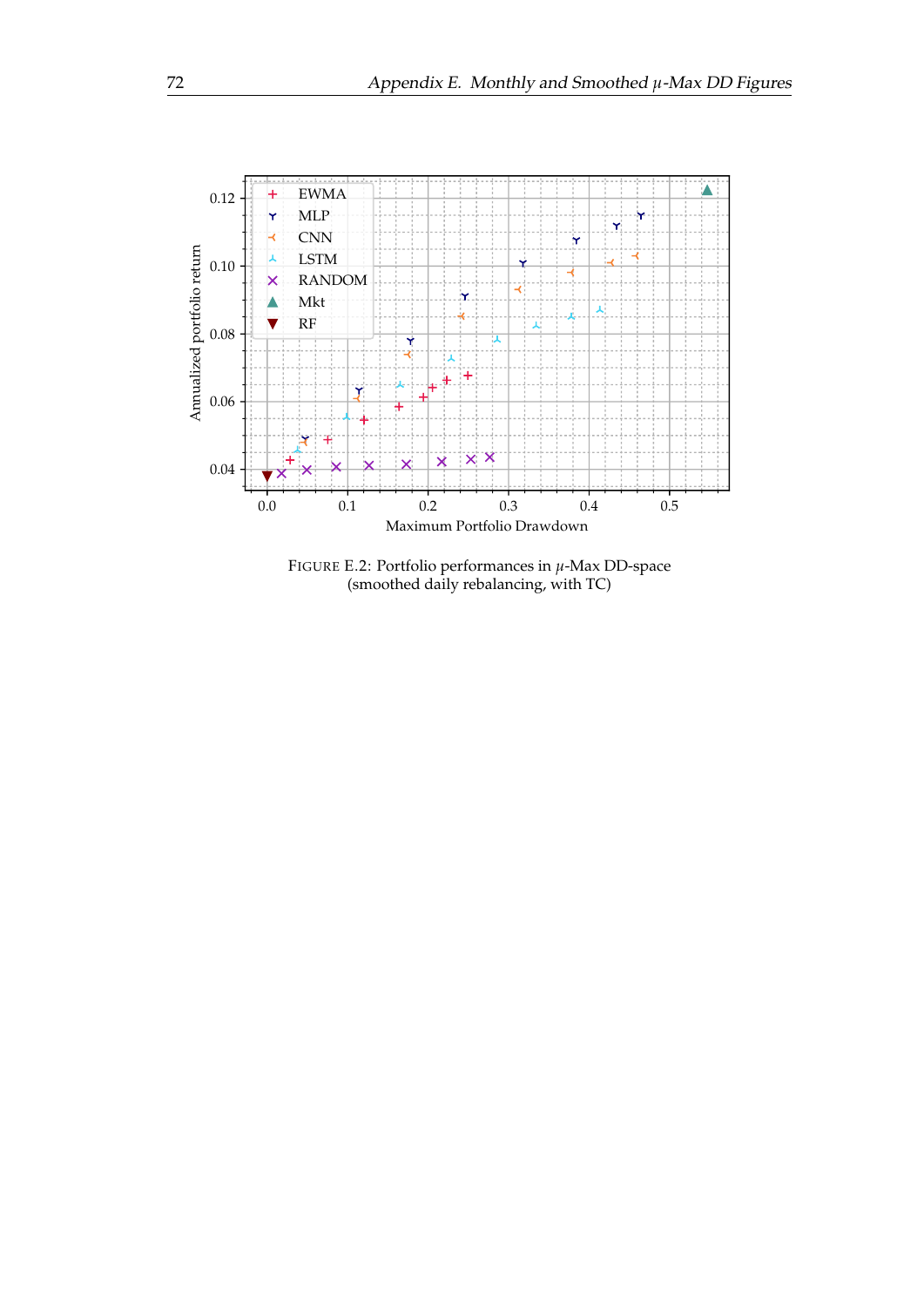## **F Hyperparameter variation model architectures**





InputLayer input:

Dense input:

Dropout nput:

Dense input:

output:

output:

output:

output:

(B) Extended model size

FIGURE F.1: MLP architecture variation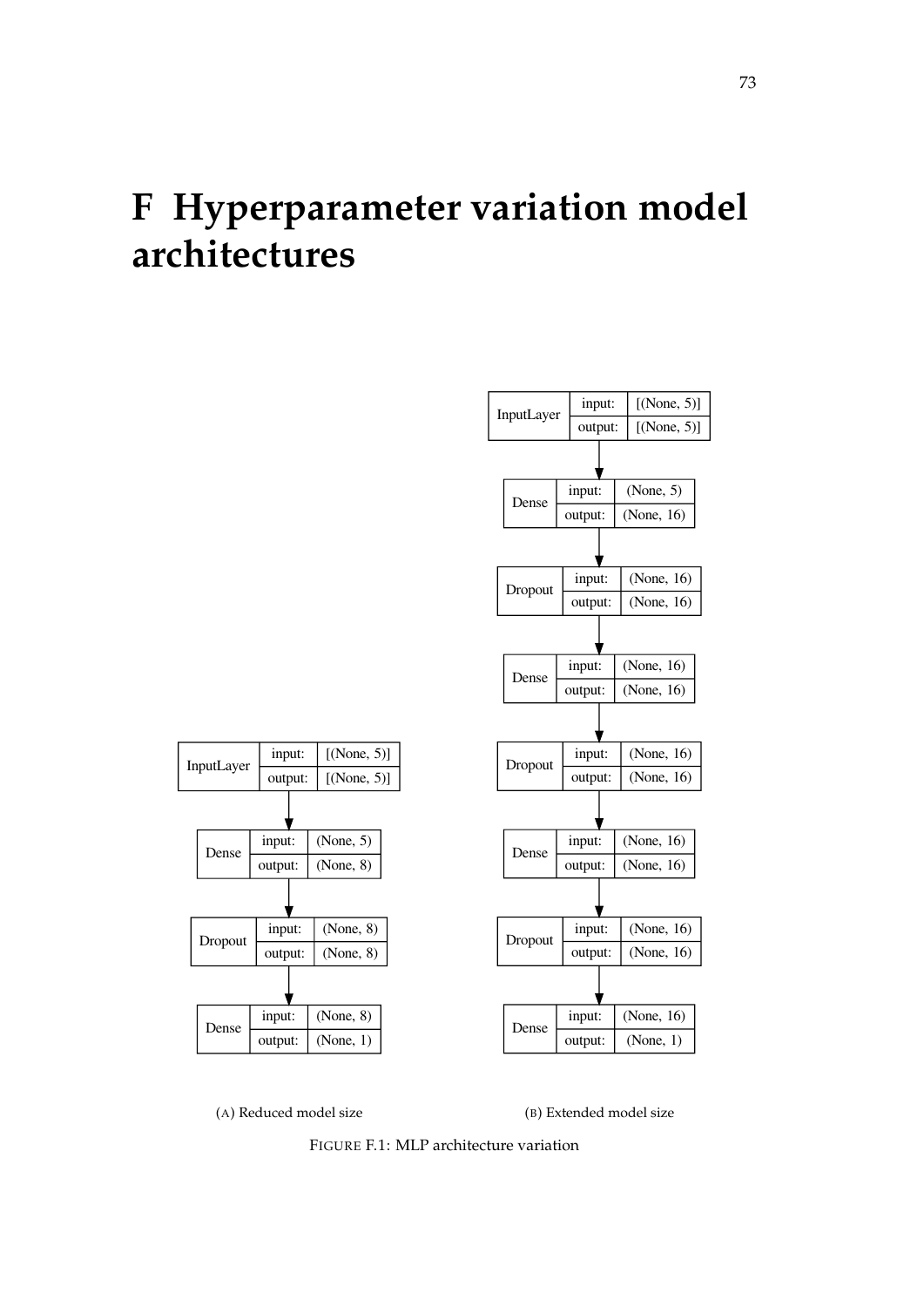

(A) Reduced model size

(B) Extended model size

FIGURE F.2: CNN architecture variation